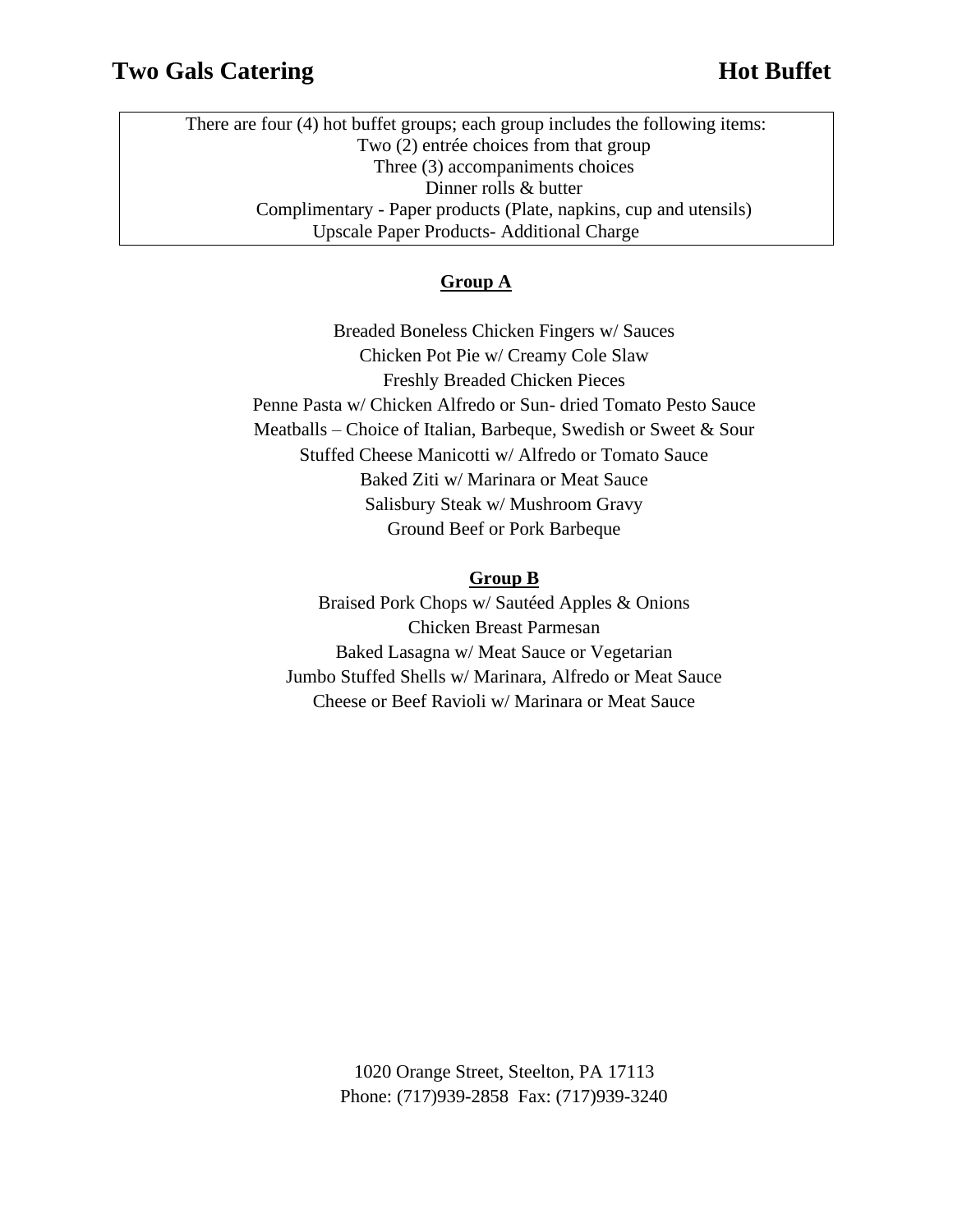## **Group C**

Baked Virginia Ham w/ Fruit Sauce Boneless Stuffed Chicken Breast w/ Supreme Sauce Chicken Cordon Bleu w/ Supreme Sauce Chicken Diane, Marsala, Piccatta or Pesto Roast of Pork Loin w/ Apple Chutney Roast Turkey w/ Stuffing & Gravy Beef Stroganoff w/ Buttered Noodles Top Round of Beef w/ Savory Gravy

## **Group D**

Chicken Saltimbocca – Chicken stuffed w/ Prosciutto & Mozzarella Cheese Pecan Encrusted Pork Loin w/ Honey & Mustard Sauce Seafood Newburg served in a Puff Pastry Shell or w/ Rice Pilaf Filet of Salmon w/ Brown Sugar Bourbon Sauce Baked Maryland Crab Imperial w/ Lemon garnish Filet of Flounder stuffed w/ Crab Imperial Fresh Sautéed Salmon Cakes w/ Orange Sauce

| Group A             | Group B             | Group C             | <b>Group D</b> |
|---------------------|---------------------|---------------------|----------------|
| $$16.00$ per person | $$18.00$ per person | $$20.00$ per person |                |

Invoices will include 6% Sales Tax Additional Fees for Delivery and Worked Events

1020 Orange Street, Steelton, PA 17113 Phone:(717)939-2858 Fax:(717)939-3240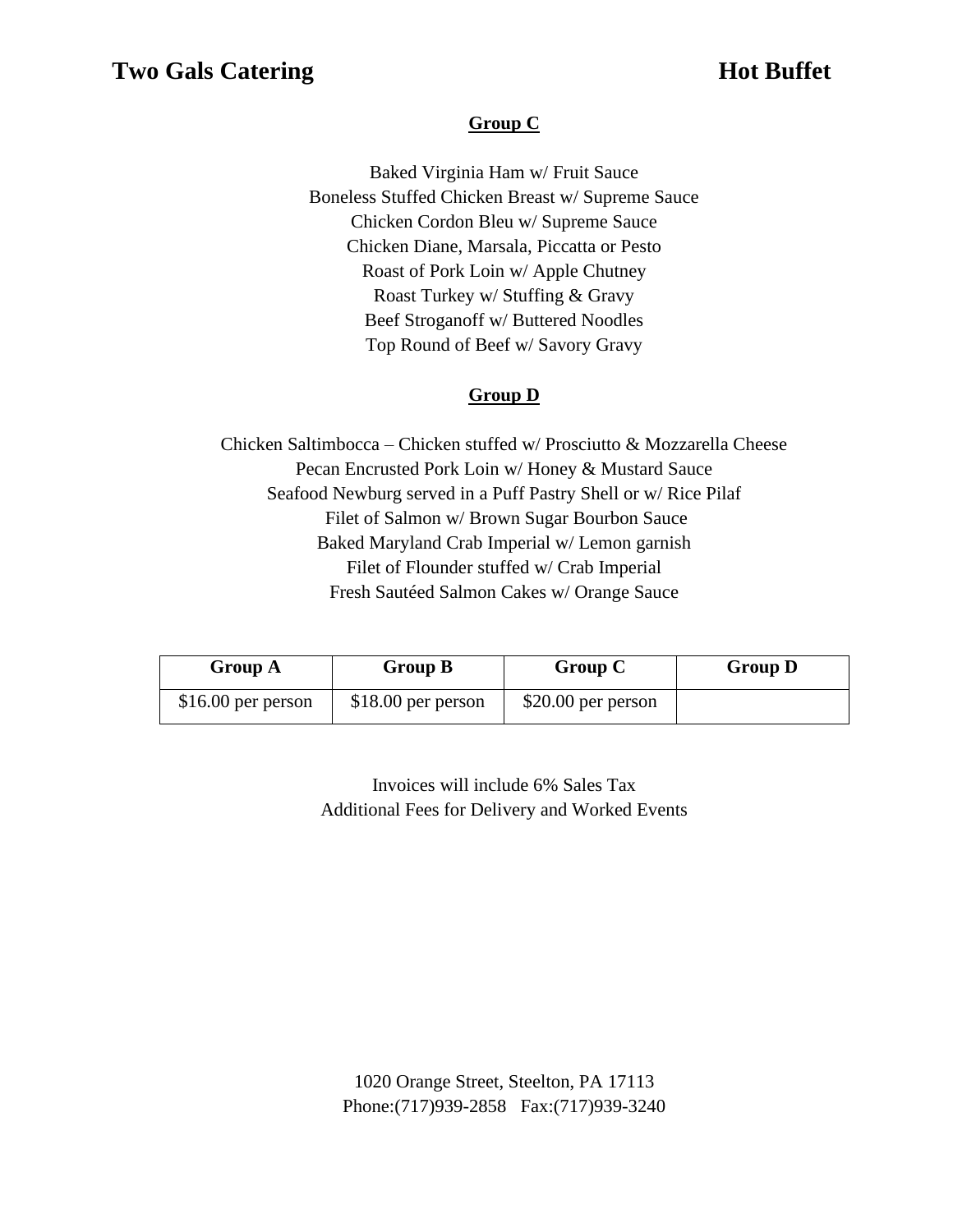| <b>Accompaniments</b><br>Select Three (3) Items, any combination |                                                           |  |  |
|------------------------------------------------------------------|-----------------------------------------------------------|--|--|
| Potato, Rice & Pasta                                             |                                                           |  |  |
| <b>Creamy Whipped Potatoes</b>                                   | <b>Creamy Scalloped Potatoes</b>                          |  |  |
| <b>Roasted Garlic Mashed Potatoes</b>                            | <b>Au Gratin Potatoes</b>                                 |  |  |
| Baked Potatoes & Sour Cream                                      | <b>Cheesy Hash Brown Casserole</b>                        |  |  |
| <b>Candied Sweet Potatoes</b>                                    | <b>Country Stuffing</b>                                   |  |  |
| <b>Parsley Redskin Potatoes</b>                                  | Rice Pilaf                                                |  |  |
| Roasted Redskin & Sweet Potatoes                                 | <b>Buttered Noodles</b>                                   |  |  |
| <b>Baked Sweet Potatoes</b>                                      | Baked Macaroni & Cheese                                   |  |  |
|                                                                  |                                                           |  |  |
| <b>Vegetable Dishes</b>                                          |                                                           |  |  |
| Asparagus                                                        | Mashed Cauliflower (low carb)                             |  |  |
| <b>Broccoli</b>                                                  | Peas w/ Mushrooms or Pearl Onions                         |  |  |
| <b>Candied Carrots</b>                                           | <b>Assorted Vegetable Blend</b>                           |  |  |
| Corn                                                             | Vegetable Medley                                          |  |  |
| Broccoli & Cauliflower Mix                                       | Corn Soufflé                                              |  |  |
| Green Beans Almandine                                            | Fresh Green Beans w/ Carrot Daisies                       |  |  |
|                                                                  |                                                           |  |  |
| <b>Salads</b>                                                    |                                                           |  |  |
| <b>Tossed Salad</b>                                              | Broccoli Salad                                            |  |  |
| <b>Mixed Greens</b>                                              | Creamy Cole Slaw                                          |  |  |
| <b>Classic Caesar Salad</b>                                      | Tomato, Cucumber and Onion Salad                          |  |  |
| Fresh Spinach w/Hot Bacon Dressing                               | Hearts of Lettuce, with bacon and bleu<br>cheese crumbles |  |  |
| Chrism Salad                                                     |                                                           |  |  |

1020 Orange Street, Steelton, PA 17113 Phone: (717)939-2858 Fax: (717)939-3240